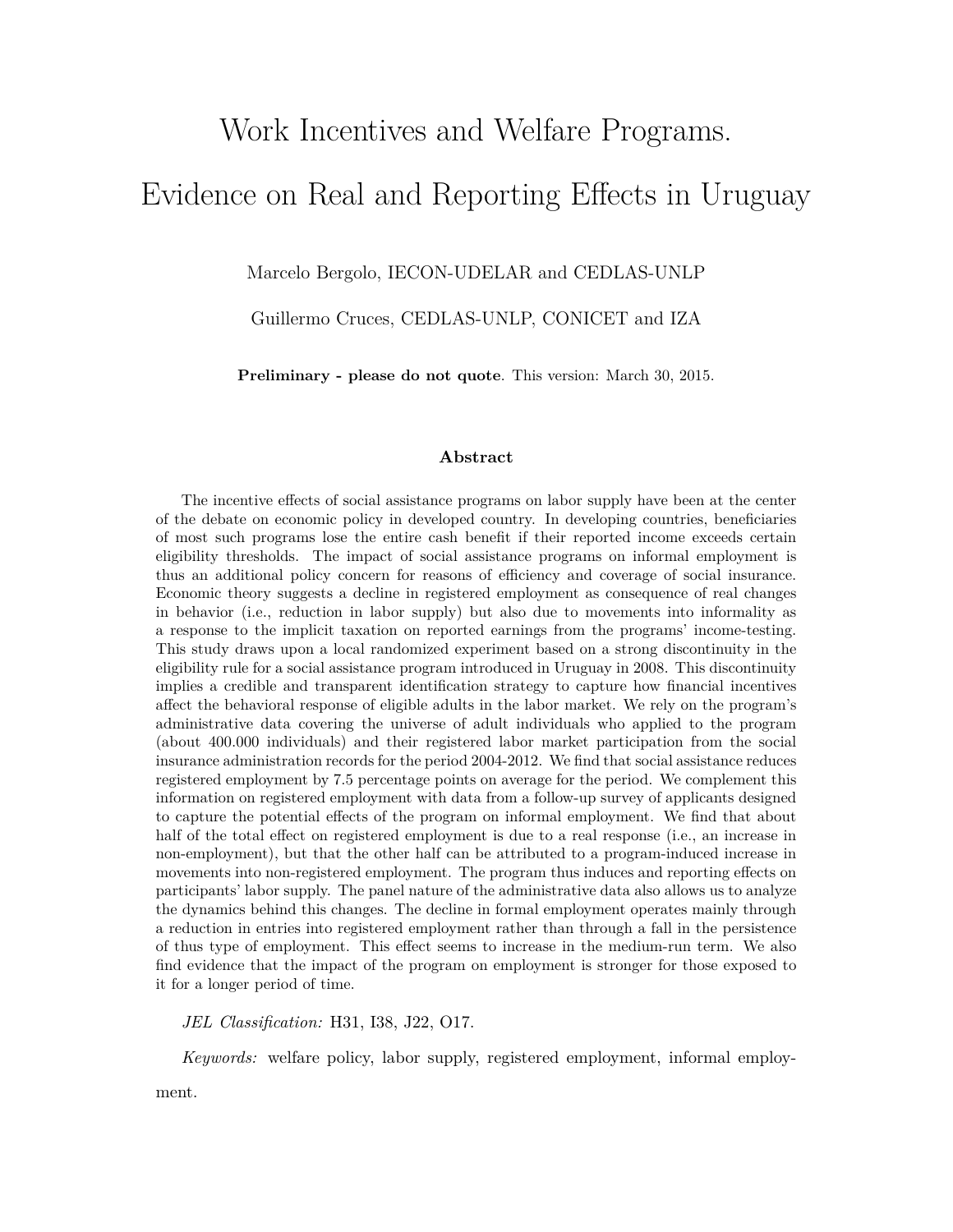### **1 Extended Abstract**

#### **1.1 Introduction**

Social assistance programs are widely recognized as key aspects of safety nets. They are intended to support those who face barriers to work and those who are trapped in disadvantaged situations. However, the work disincentives that these programs can introduce have long been a relevant policy and academic issue. The evidence on the perverse incentive effects of traditional welfare programs – such as the Aid to Families with Dependent Children (AFDC) in the United States – motivated the reform of welfare systems in developed countries, for instance placing limits on the duration of benefits and instituting work requirements for recipients deemed able to work (Blank, 2002; Brewer et al., 2009; Scholz and Levine, 2001.). Despite these improvements in design, there are still concerns and research about the potential unintended effects of welfare programs on labor supply. In developing economies with large informal sectors, welfare programs may create additional incentive effects along other margins of labor supply. Specifically, since several of these programs rely on income tests based on registered (or formal) labor earnings, the programs may not only introduce disincentives to work but also disincentives to registered employment. This is due to the fact that beneficiaries lose either all or part of their monetary benefits if their reported income (that is, earnings from employment registered with the tax and social insurance administrations and for which payroll taxes and contributions are paid) exceeds certain eligibility threshold. This creates a strong disincentive for registered employment around the cut-off point, with very high implicit taxes above this level and low (or even zero) tax levels for income below the threshold This discontinuous drop in benefits ("cash-notch") could push individuals on the margin of participation either to drop out of the labor force entirely o to move into unregistered employment. As consequence, the income-testing's implicit taxation of reported earnings should lead to a reduction in registered employment, which in turn may correspond to *real* changes in behavior (i.e., reductions in labor supply) and/or to movements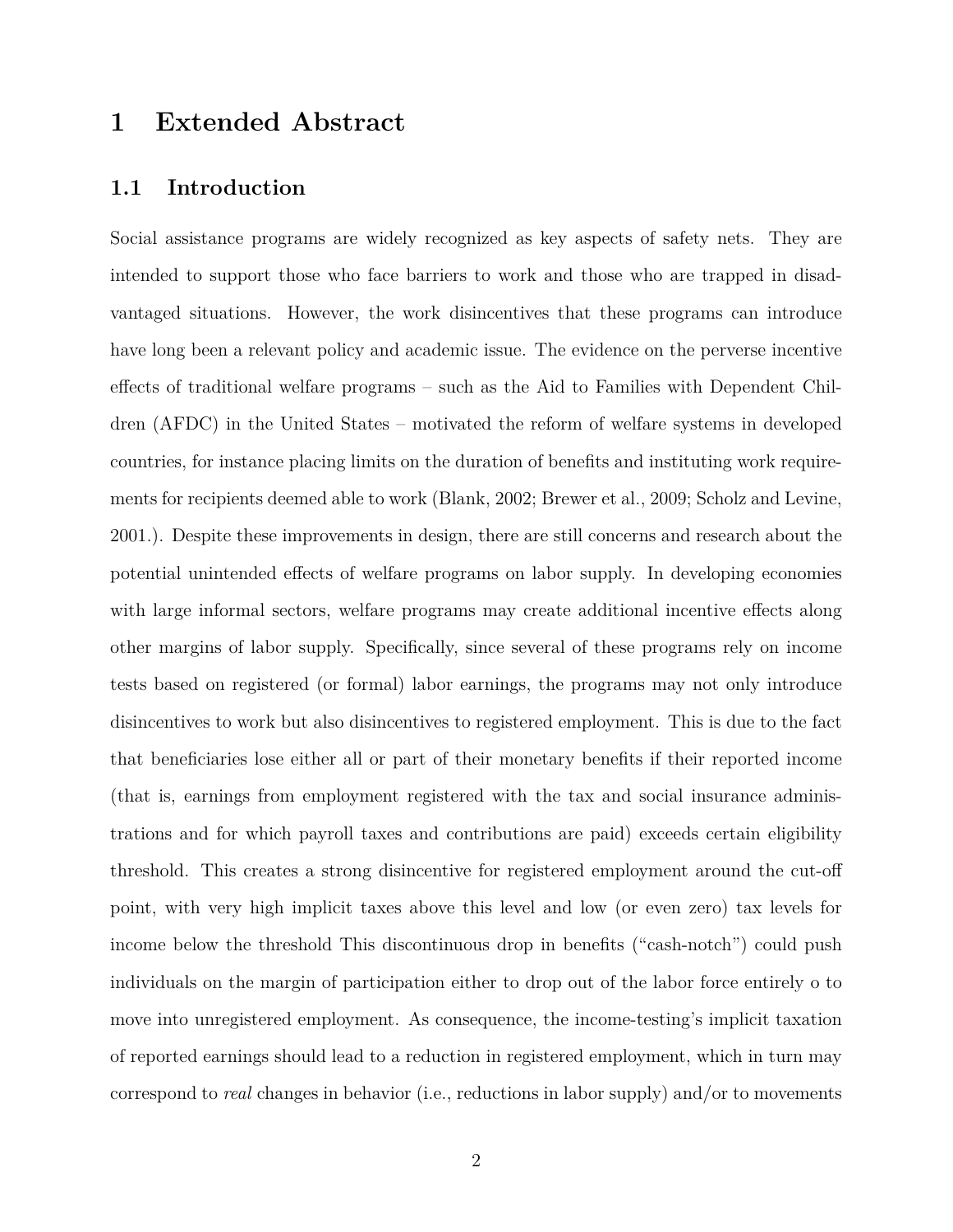into informality (from registered to unregistered employment).

The widespread implementation of social assistance programs in developing countries over the last two decades<sup>1</sup> in contexts of high labor informality and poor enforcement of regulations has spurred a debate on welfare programs' disincentives to registered employment, in particular in Latin America (Levy, 2008; Levy and Schady, 2013).<sup>2</sup> This is an important issue in developing countries for at least three reasons. First, lower levels of registered employment and lower reporting of income subject to payroll taxes results in reduced access to social insurance for workers and their families. Second, higher level of informality constrains the taxation capacity of countries because taxation is limited to a narrow set of formal employees, and because governments have incentives to maintain tax rates low to promote labor formality and not discouraging the activities in the formal sector. Third, a larger informal sector could lead to a variety of market distortions that limit growth and economic development (La Porta and Shleifer, 2008). Though there is a large body of literature that estimates the effects social assistance on labor behavior in developed countries (see the surveys in Moffitt, 2002; and Ben-Shalom et al., 2011), the corresponding evidence for developing countries is still limited and not entirely conclusive (surveyed in Bosch and Manacorda, 2012). In fact, to our best knowledge this is the first study that considers the effect of social assistance on both channels of response (real work effort and informality decisions of agents) to registered employment based on administrative data and matched survey data. This paper helps to close this gap by presenting evidence on workers' responses to social assistance in Uruguay in terms of registered employment, labor force participation and informality choices.

<sup>1</sup>See Rawlings and Rubio (2005), Bouillon and Tejerina (2006) and Fiszbein, and Schady (2009), among others, for a review of social assistance programs in Latin America and the Caribbean, and for an evaluation of their impact on family consumer habits, education, child labor and diverse health indicators.

<sup>2</sup>Gasparini and Tornalli (2009) estimate that approximately 56 percent of wage earners in Latin America are informal, meaning that they do not pay payroll taxes in exchange for social insurance services such as health and pensions.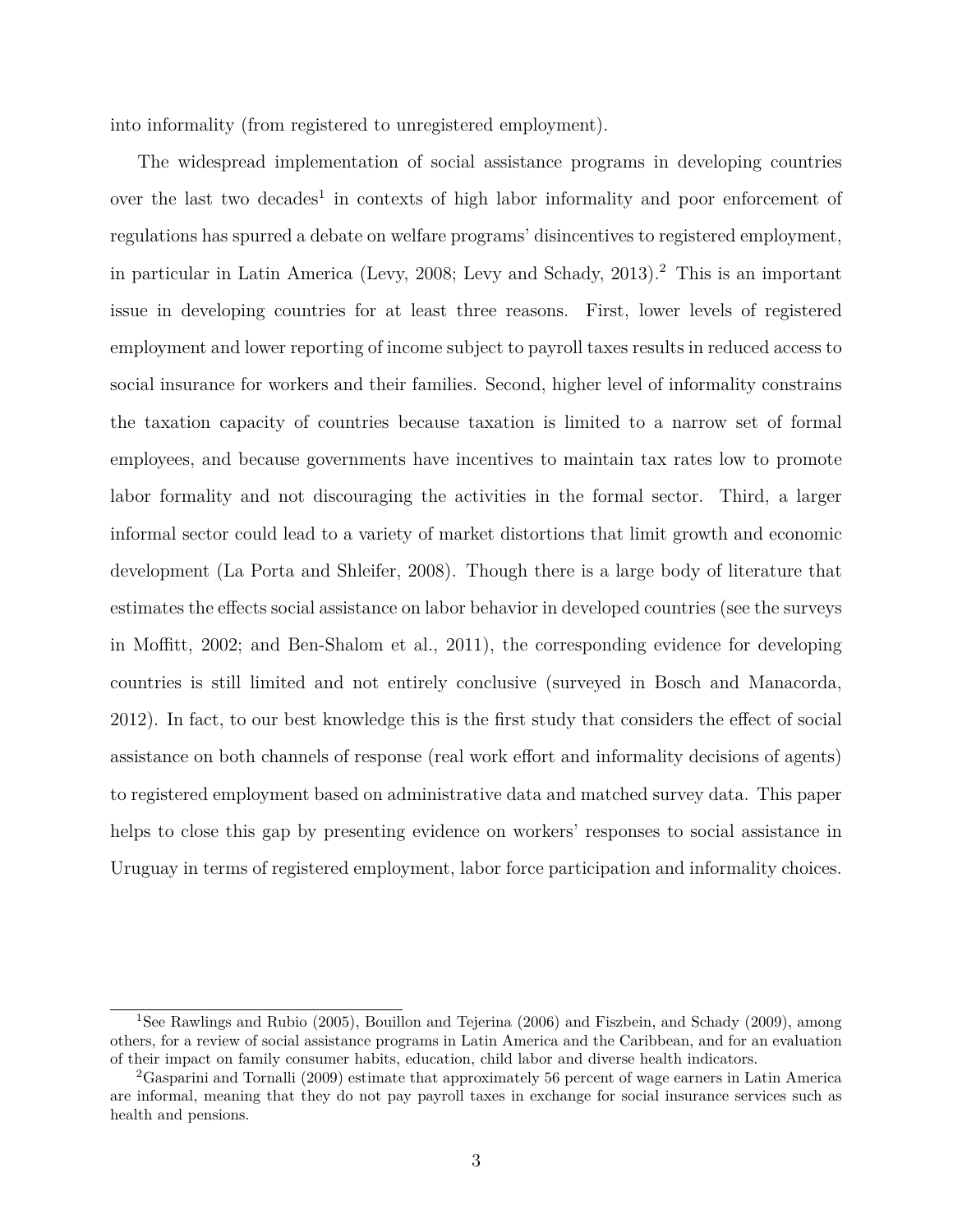#### **1.2 Institutional Background and Identification Strategy**

We analyze the labor market behavior of recipients of the Asignaciones Familiares-Plan de Equidad (hereafter, AFAM) social assistance program in Uruguay. The AFAM, introduced in 2008, is a cash-transfer program with a income means test that targets poor households with children and is conditioned on several requirements, including both educational and health controls.<sup>3</sup> Our analysis is based on a specific feature of the eligibility rule into the program, which is based on a predicted poverty score computed for all applicant households by means of a detailed questionnaire. After passing an income test (based mostly on household members' earnings from registered employment), a household becomes eligible for the program only if its poverty score surpasses a determined threshold, creating a sharp discontinuity in the likelihood of participation at the cut-off point. Because the poverty score is based on a nonlinear combination of a large set of household characteristics collected before participation in the program, and the eligibility threshold was not disclosed by the authorities, applicants were unable to manipulate the assignment rule to gain entry to the program.

We implement a regression discontinuity (RD) design based on the discontinuity in the AFAM assignment rule that compares results of the adult labor market outcomes in applicant households closely above (i.e., the treatment group) and below (i.e., the comparison group) the program eligibility threshold (Han et al., 2001; Lee and Lemieux, 2010). Figure 1 illustrates the sharp discontinuity in the eligibility rule.

#### **1.3 Data**

Our empirical analysis is based on a combination of information sources that results in a unique dataset in the context of a developing country. Specifically, we matched three different databases at individual level:

1. Administrative data from the program, comprising the universe of individuals in appli-

<sup>&</sup>lt;sup>3</sup>In the literature on welfare systems in developing countries, this type of programs are known as conditional cash-transfer programs (CCTs) (see Fiszbein, and Schady, 2009).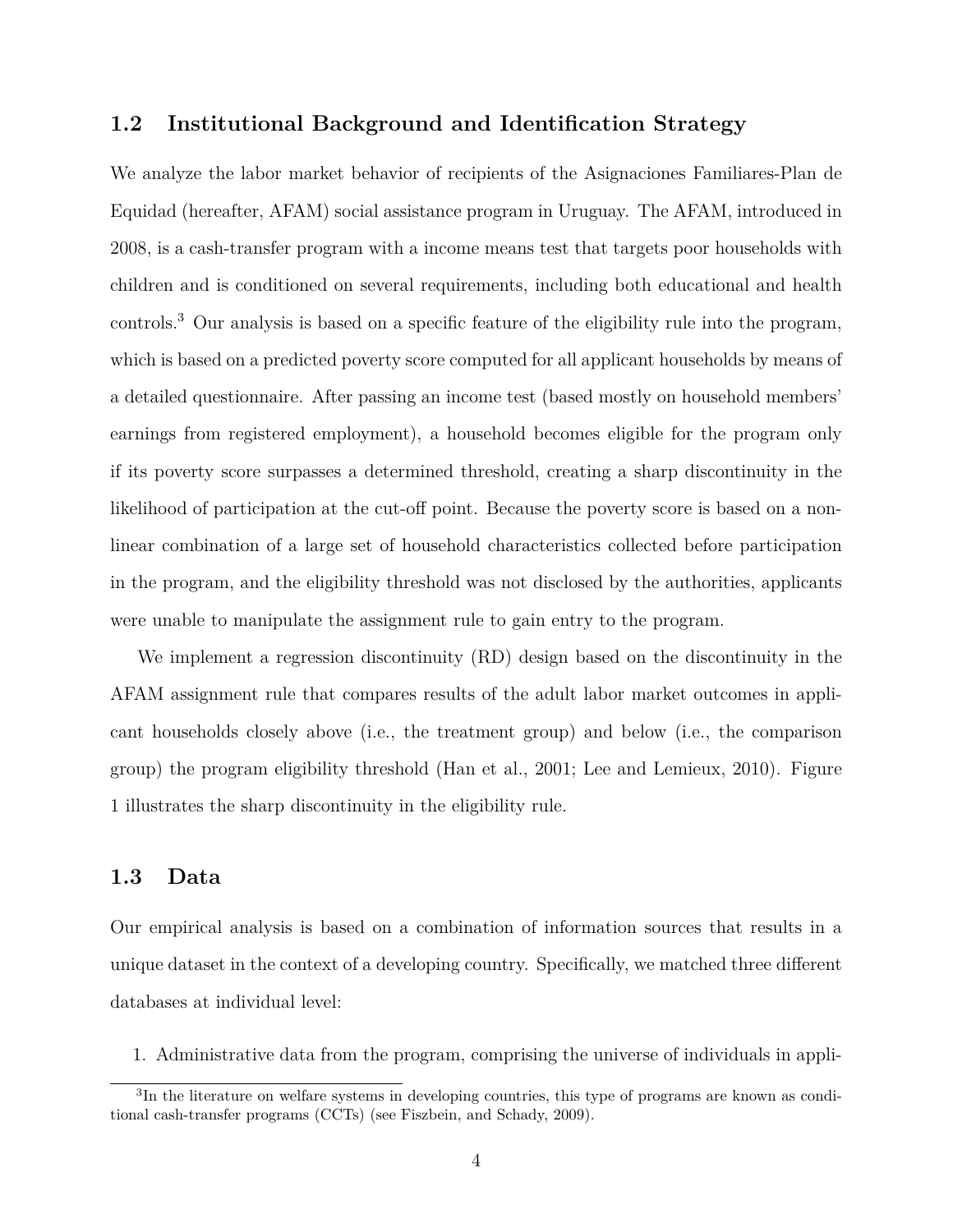cant' households (about 400.000 observations) for the period 2008-2012,<sup>4</sup>

- 2. Registered employment histories for the universe of applicants from the Uruguay's Social Security Administration (the Banco de Previsión Social) for the period 2004- 2012 (about 3 million of observations);
- 3. A follow-up survey conducted for a sample of applicant households (comprised of households who were deemed eligible but also from those who were deemed ineligible) conducted in 2012-2013 (about 4.000 observations). This survey was designed and implemented specifically to evaluate the labor market effects of the program and considering the identification strategy of our study. For instance, its sampling frame was restricted to those very close to the cut-off point.

The resulting dataset has several advantages that represent important innovation for the analysis of social insurance programs and labor market outcomes in developing countries. On the one hand, administrative data allows for very precise estimates virtually free from measurement error. However, this data only covers registered work. Complementing administrative data with a follow up survey allows us to uncover both the real and reporting effects of the program. On the other hand, another key advantage of our data is that its panel structure allows us to explore the dynamics of behavioral responses in employment.

#### **1.4 Empirical Results**

The main findings from our RD analysis may be summarized in as follows:

• First, the financial incentives induced from the AFAM program considerably affects the labor behavior of recipients adults who reduce their registered employment. For the 2008-2012 period, the program induced a reduction in registered employment for those eligible individuals at the neighborhood of the cut-off point of 7.5 percentage points on

<sup>&</sup>lt;sup>4</sup>Uruguay's total population according to the 2011 Census was  $3,286,314$  individuals and  $1,389,740$  households.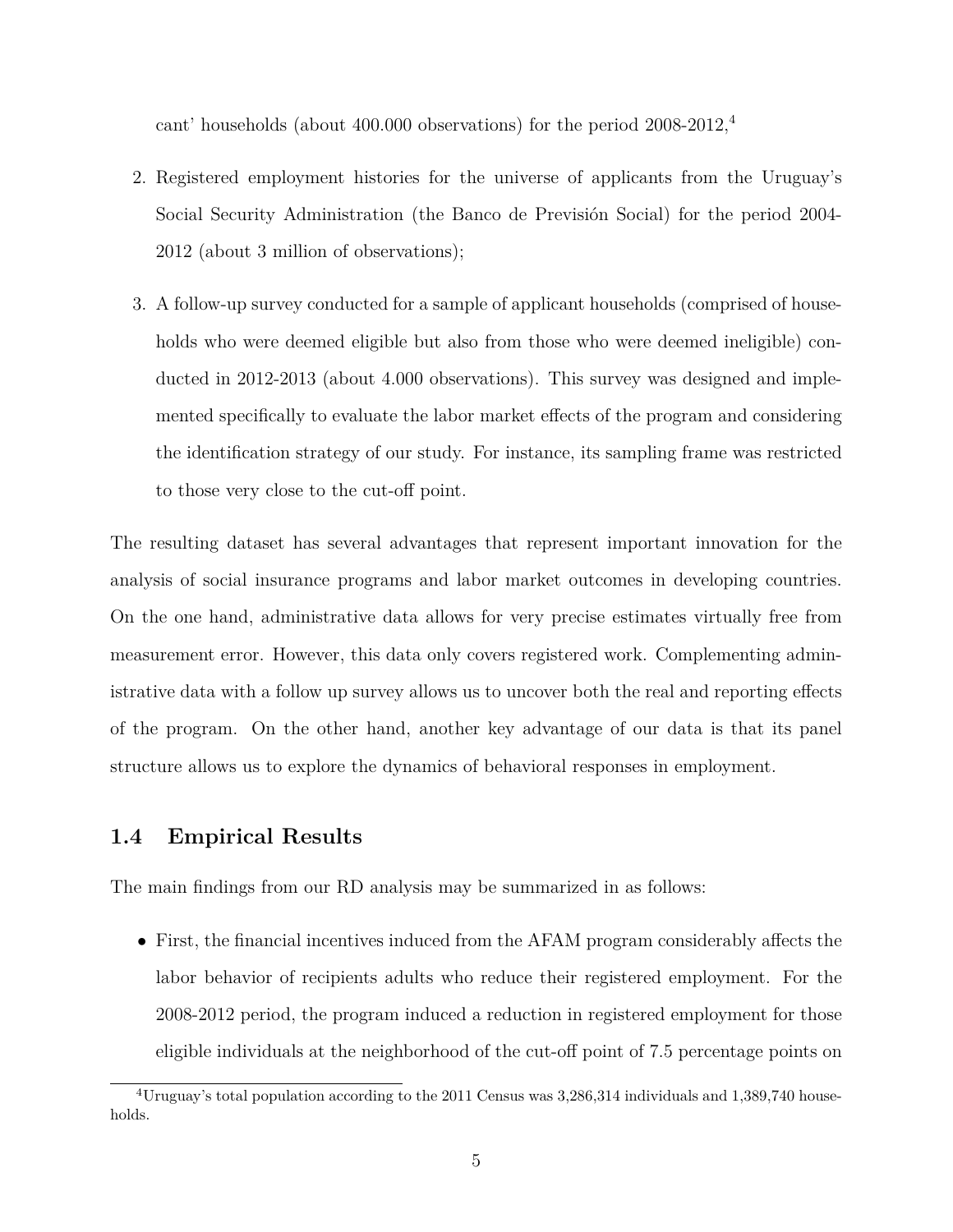average. Relative to the comparison group in registered employment, this effect implies a decline of 15 percent in formal employment. This main effect is illustrated in Figure 2.

- Second, the evidence on the effects of the program over the period of analysis suggests that the adverse effect on registered employment are constant over time, and even seem to slightly increase in the medium-rum term. Figure 3 plots the difference in registered employment between the treatment and the comparison group as a function of the time households have spent on the program. Four years after of being enrolled, the AFAM program reduces the participation in registered employment by 9 percentage point, while the impact after two years of enrollment was 4 percentage points.
- Third, the dynamic analysis of participation in registered employment based on the administrative data indicates that the decline in this type of employment operates through reduced entries rather than through reduced persistence of formal employment, as illustrated in Figure 4.
- Fourth, the evidence from the matched follow up survey, which covered formal and informal employment, indicates suggest that about half of the total effect on registered employment is due to increases in non-employment (*real* work effort) but that the other half can be attributed to a program-induced increase in non-registered employment. This result is presented in Table 1, which presents the estimates for one point in time (at the time of the survey) which thus differ from the average results for the whole post policy period 2008-2012 presented in Figure 2.

Furthermore, the estimated effects are robust to a variety of specifications and robustness tests. The main results are not sensitive to the inclusion of control variables, to different functional forms specifications on the "forcing variable" (see panel a in Figure 5), nor to different bandwidths for the RD estimation (see panel b in Figure 5). Panel c in Figure 5 presents a graphical representation of the McCrary test, showing the continuity of the forcing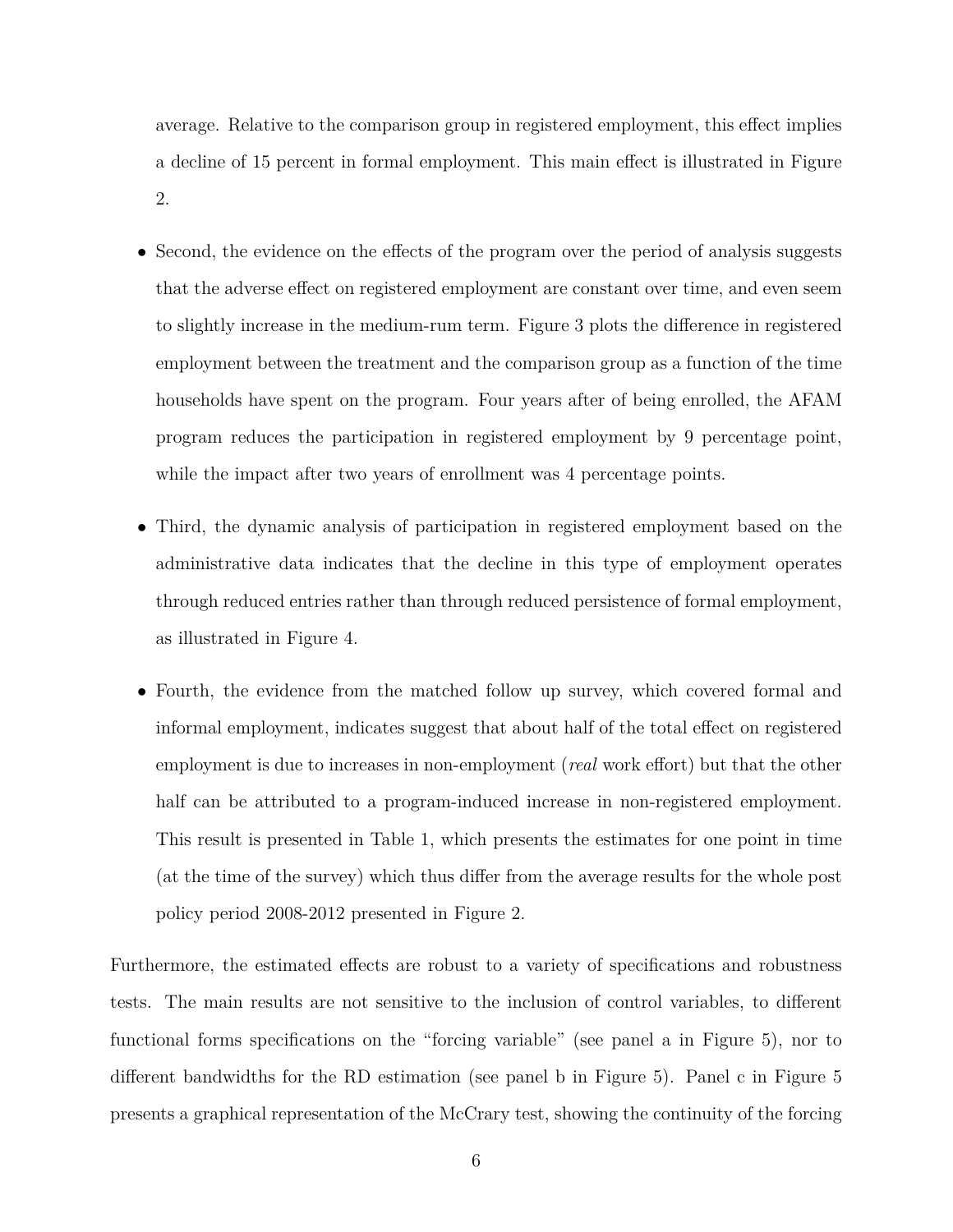variable at the eligibility threshold, which confirms the validity of the RD identification strategy. Additionally, we do not find evidence of any discontinuity in the pre-treatment individual characteristics or labor market outcomes, and there is no evidence that agents have manipulated enrollment rules, at least in a discontinuous way.<sup>5</sup>

#### **1.5 Discussion and Preliminary Conclusions**

This study makes several contributions to the existing literature. First, it presents a comprehensive analysis of how social assistance programs affect labor market behavior in developing countries. It does this by studying the impact of the program in both registered and unregistered employment, and by analyzing the dynamic effects of the program's incentives. In contrast to other studies on the region that have found negative but moderate effects on registered employment (Gasparini et al., 2009; Garganta and Gasparini, 2012), our evidence for AFAM suggests strong disincentives to formal employment among program participants. A possible explanation of this difference is that, unlike other regional cases, the AFAM administration strictly controls the income requirement for household eligibility. Such a conclusion is consistent with evidence presented in a 2011 study (Amarante et al., 2011) which used a similar RD strategy to analyze the effects of an emergency cash transfer program in Uruguay on registered employment for the 2005-2007 period (the Plan de Atención Nacional a la Emergencia Social or PANES).

Second, the results presented here are not only significant for the study of emerging economies like Uruguay, but also for transitioning economies relatively large informal sectors and even for developed countries (to a lesser extent). In the 1990s, the size of the unregistered sector in relation to the GDP in transitioning economies was 30-40%; in developed Europe, it was 15-30% (Schneider and Enste, 2000). These figures seem to have increased since the 2000s (Schneider and Enste, 2005). Moreover, recent evidence for the United States (Potter Gunter, 2013) indicates that the (registered or reported) labor income requirements of more advanced

 ${}^{5}$ Under these conditions, RD-based estimations provide an "as good as randomly assigned" identification strategy at the neighborhood of the eligibility threshold (Lee, 2008; Lee and Lemieux, 2010).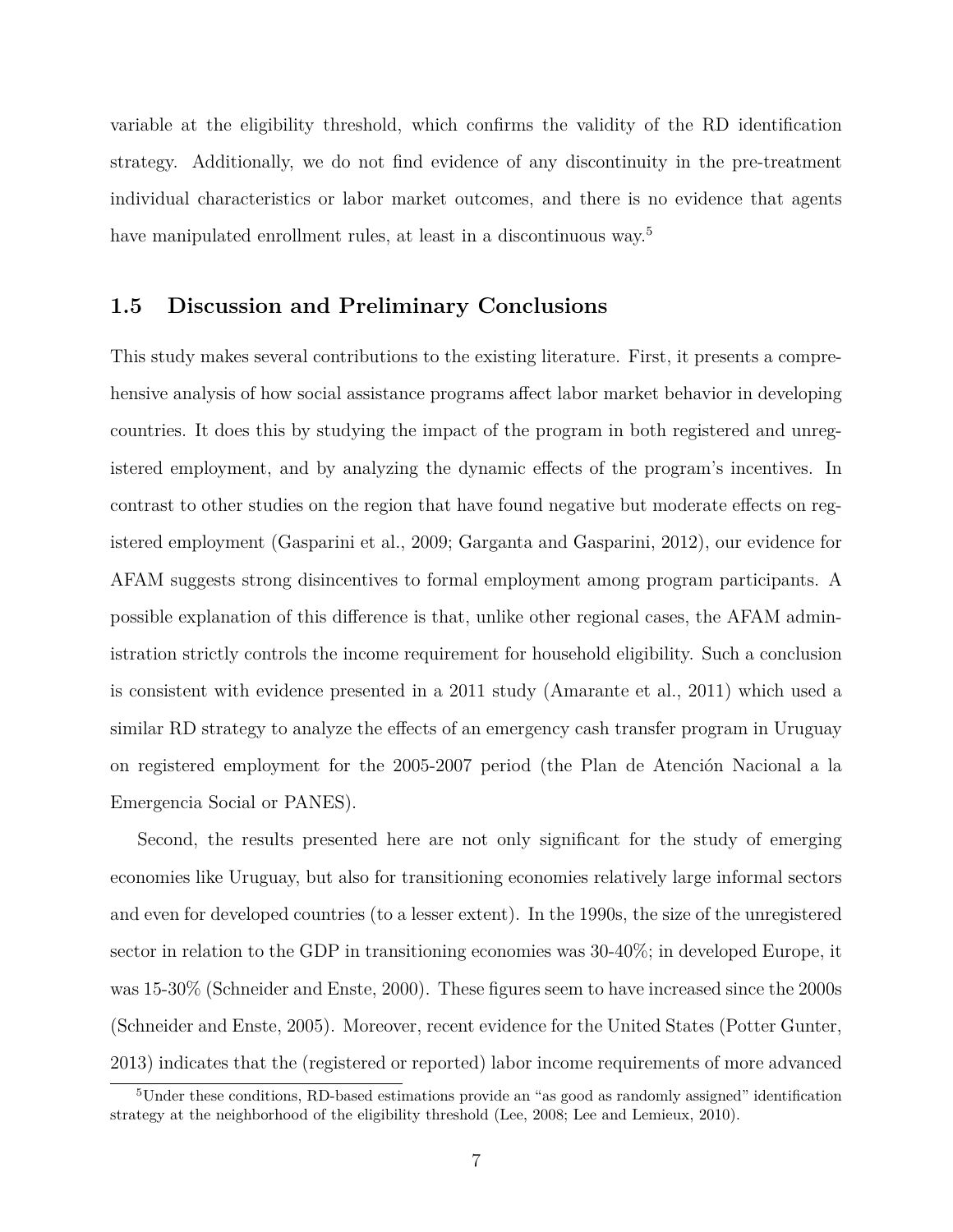welfare programs such as the EITC create incentives to report more income. Beneficiaries of the program seem to respond to this incentive in terms of declared self employment income.

Third, the results of this study offer important considerations for an ongoing policy debate over whether to encourage the expansion of CCT programs to other regions. The low cost of the programs, the effectiveness of the health and education conditions, and the absence of evidence that the programs create disincentives for work have motivated several developed countries to incorporate similar programs into their welfare structures (for example, *Opportunitiy NYC* in the United States). Our results indicate that the design of the programs should consider reactions along the registered/unregistered employment margin, and find ways to mitigate unintended adverse results. For instance, these programs could instead encourage registered employment by relaxing the income test and allowing beneficiaries to continue in the program while having substantial registered earnings, at least for a transitory period. In fact, drawing form the design of programs such as the USA's EITC and the UK's WFTC, these programs could even pay a higher level of benefit to beneficiaries moving to registered employment.

Finally, this study adds to a growing empirical literature on social assistance based on discontinuities in the policy assignment rule in both developed (Lemieux and Milligan, 2008; Bargain and Doorley, 2011) and developing countries (Amarante et al., 2011, Manacorda et al., 2011b, Meng, 2013). This identification strategy comes seems to yield more precisely estimated effects compared to the quasi-experimental methods that analyze policy change over time and which must control for simultaneous changes in the economic environment. (Hahn et al., 2001; Lee and Lemieux, 2010).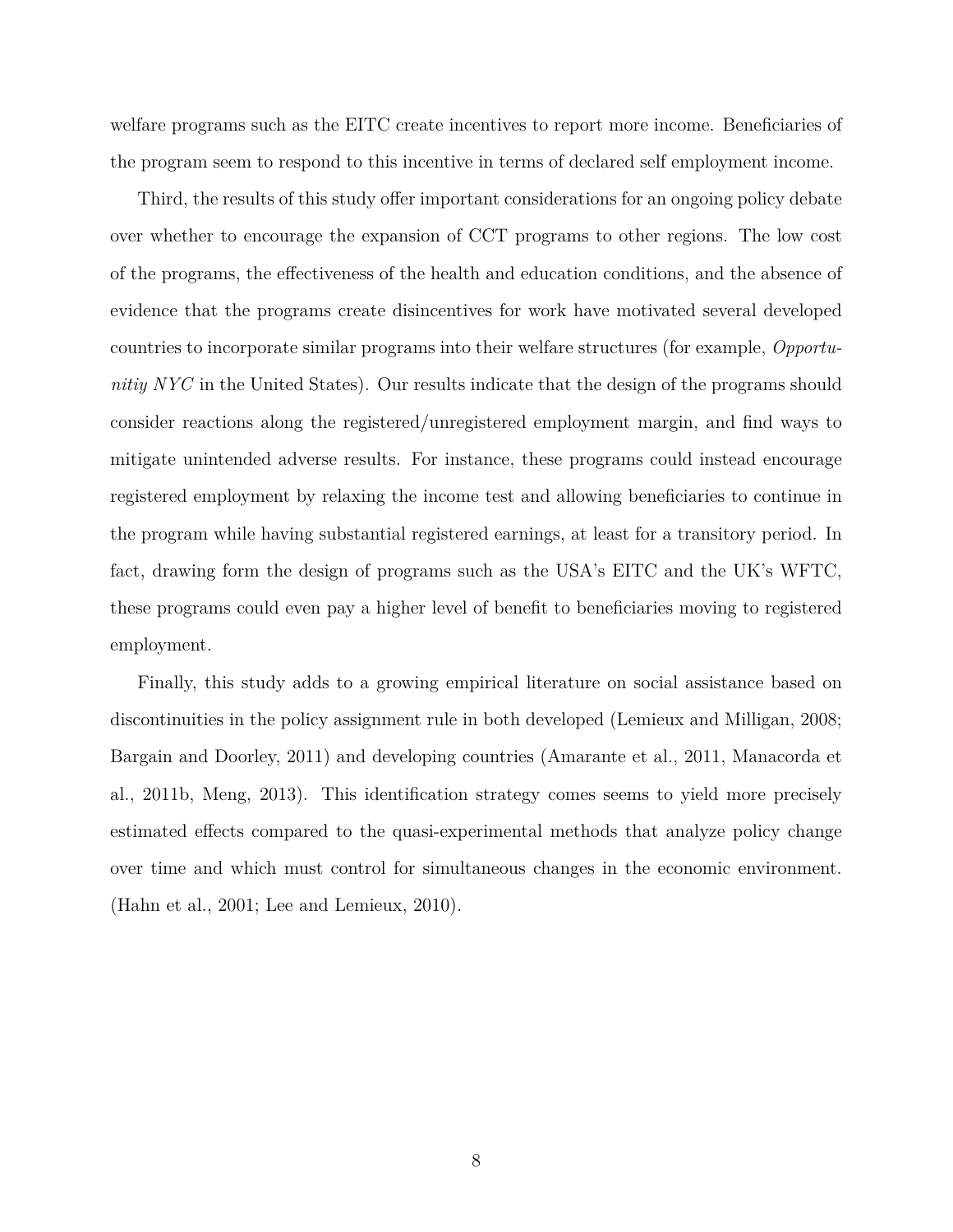# **2 Figures and Tables**



Figure 1: Assignment to AFAM: AFAM participation rate vs Poverty Score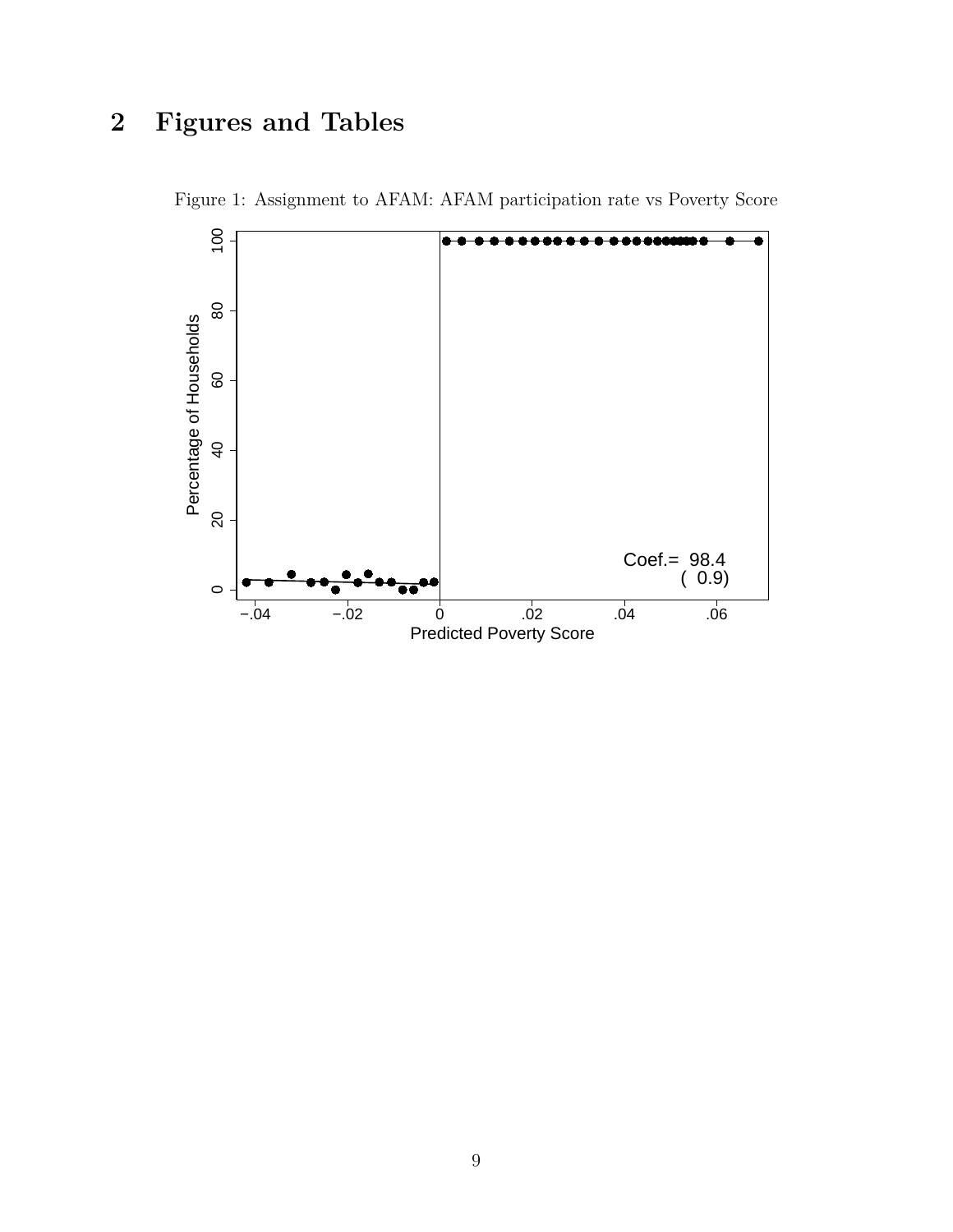



Notes: Observations: 1,462,174 (Individuals: 31,293 / max. months: 60)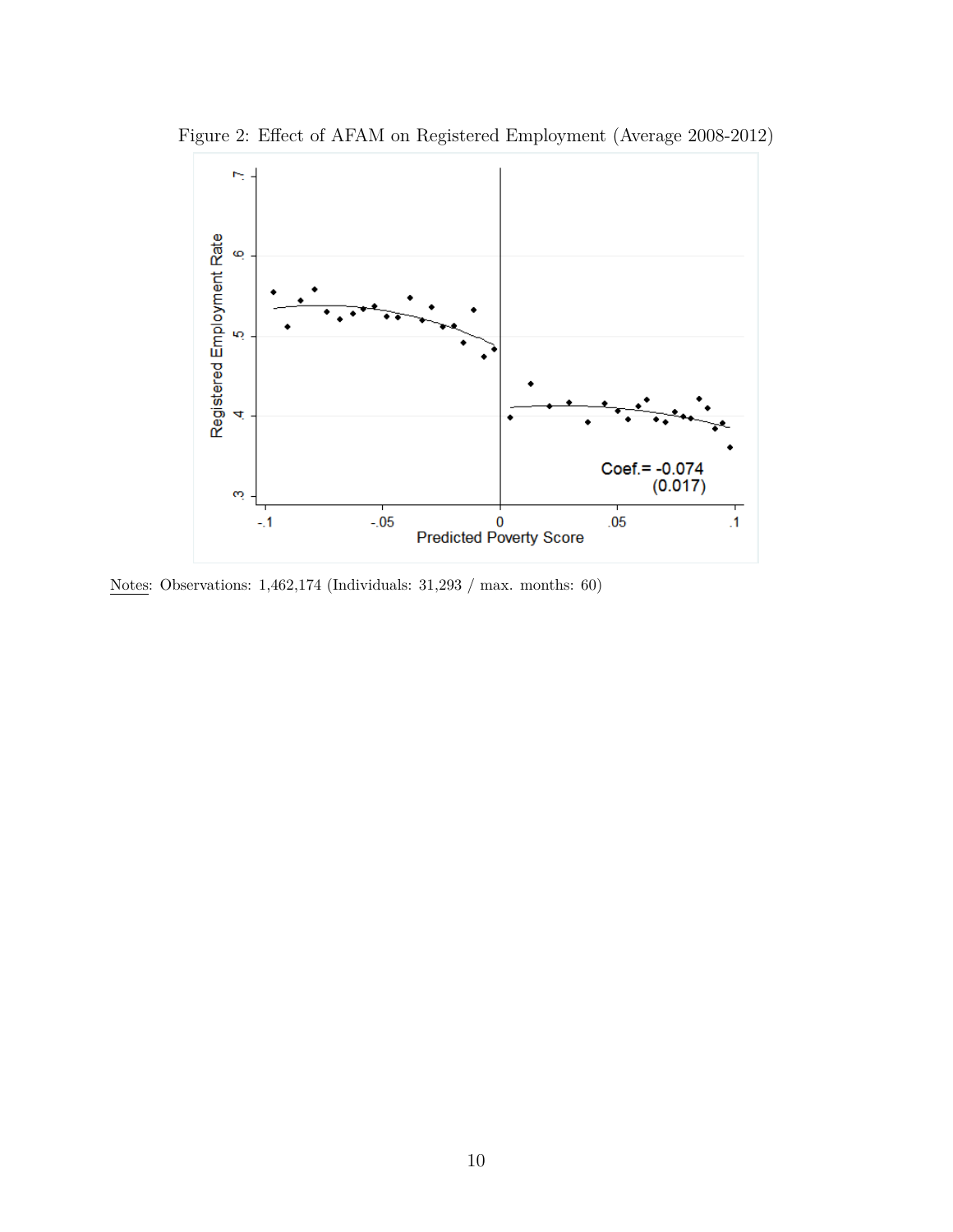

Figure 3: RD estimates for registered employment over time. Estimates by semester since household applied to AFAM

Notes: Max. observations: 3,147,463 (Individuals: 31,293 / max. months: 114)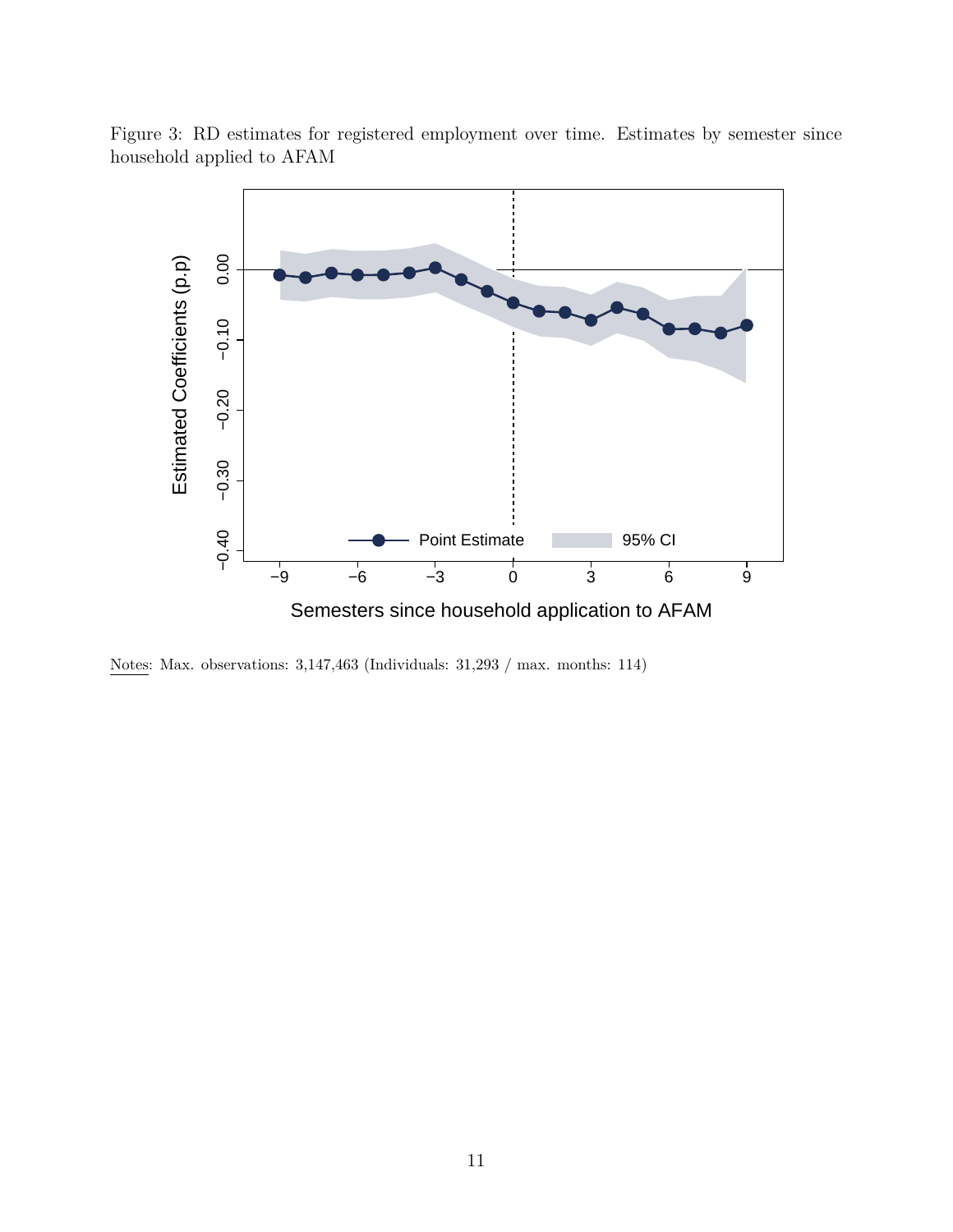Figure 4: The AFAM effect on registered employment transitions. Conditional in the semester prior to AFAM was launched (2008)



a) Persistency probability, all

#### Notes:

Max. observations: 2,056,741 (Individuals: 31,293 / max. months: 78)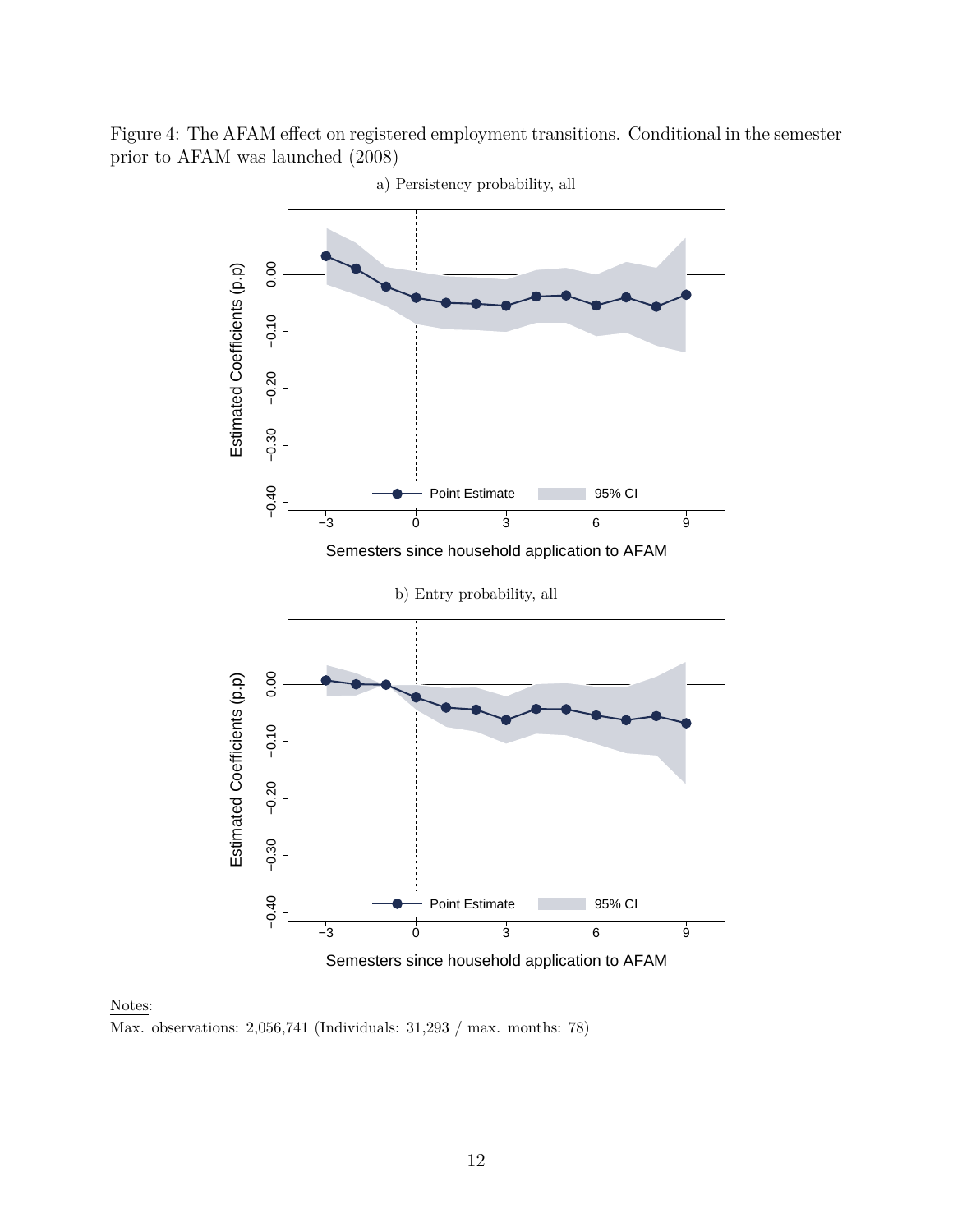Figure 5: Robustness Tests: Robustness of the Effect of AFAM on Registered Employment (Average 2008-2012) to Different Polynomials Specifications



RD Estimates with Different Polynomial Specifications

Notes: Panels a) and b) present robustness test of the main benchmark estimate presented in Figure 2. Panel c) presents the McCrary test of the poverty score in Figure 1. Observations for panel a): 1,462,174 (Individuals: 31,293 / max. months: 60). Panel b): 2,285,400 (Individuals: 48,486 / max. months: 60). Panel c): 31,293 ( Max. months: 60).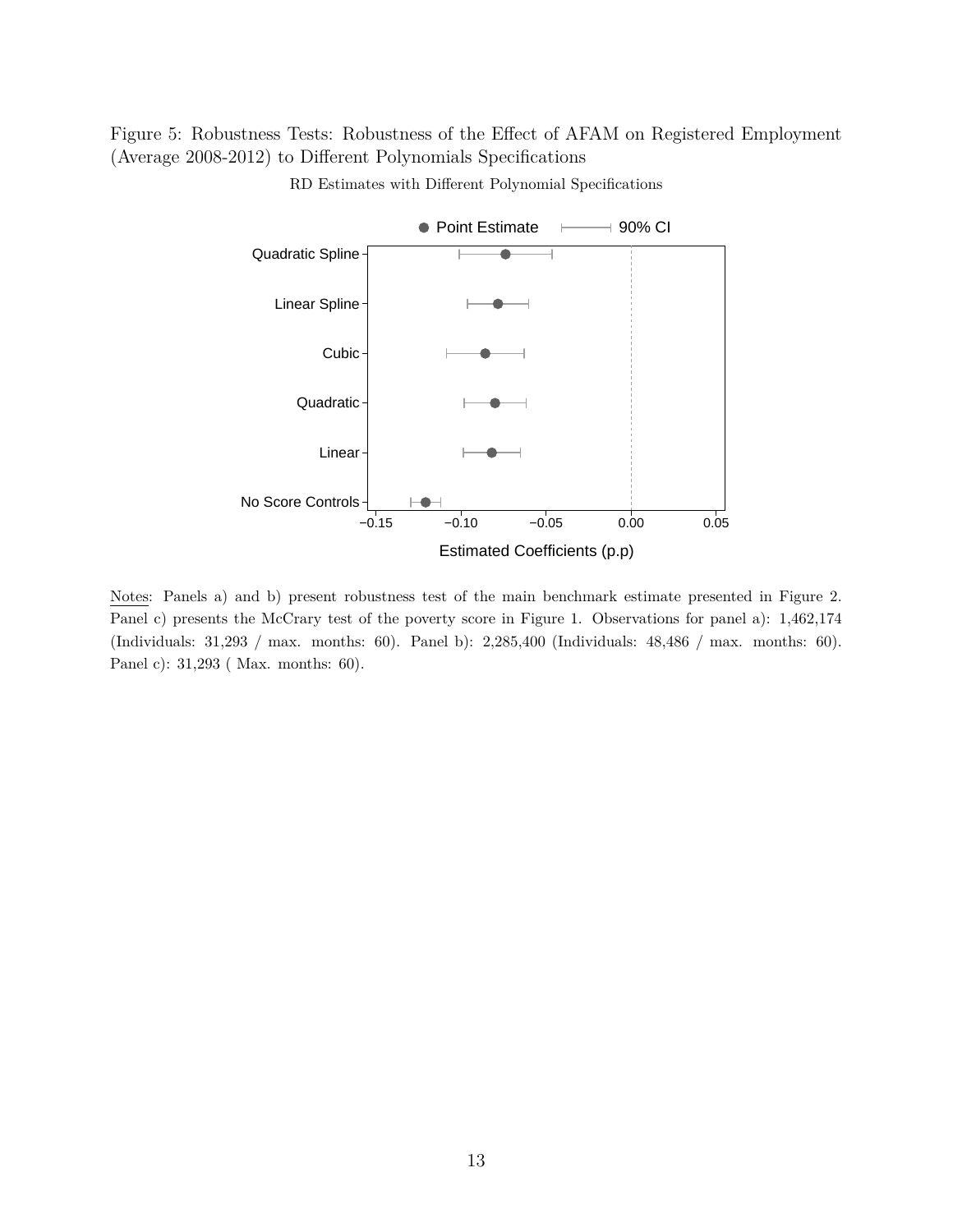Figure 6: Robustness Tests: Robustness of the Effect of AFAM on Registered Employment (Average 2008-2012) to Different Bandwidth



RD Estimates with Different Bandwidths

Notes: Panels a) and b) present robustness test of the main benchmark estimate presented in Figure 2. Panel c) presents the McCrary test of the poverty score in Figure 1. Observations for panel a): 1,462,174 (Individuals: 31,293 / max. months: 60). Panel b): 2,285,400 (Individuals: 48,486 / max. months: 60). Panel c): 31,293 ( Max. months: 60).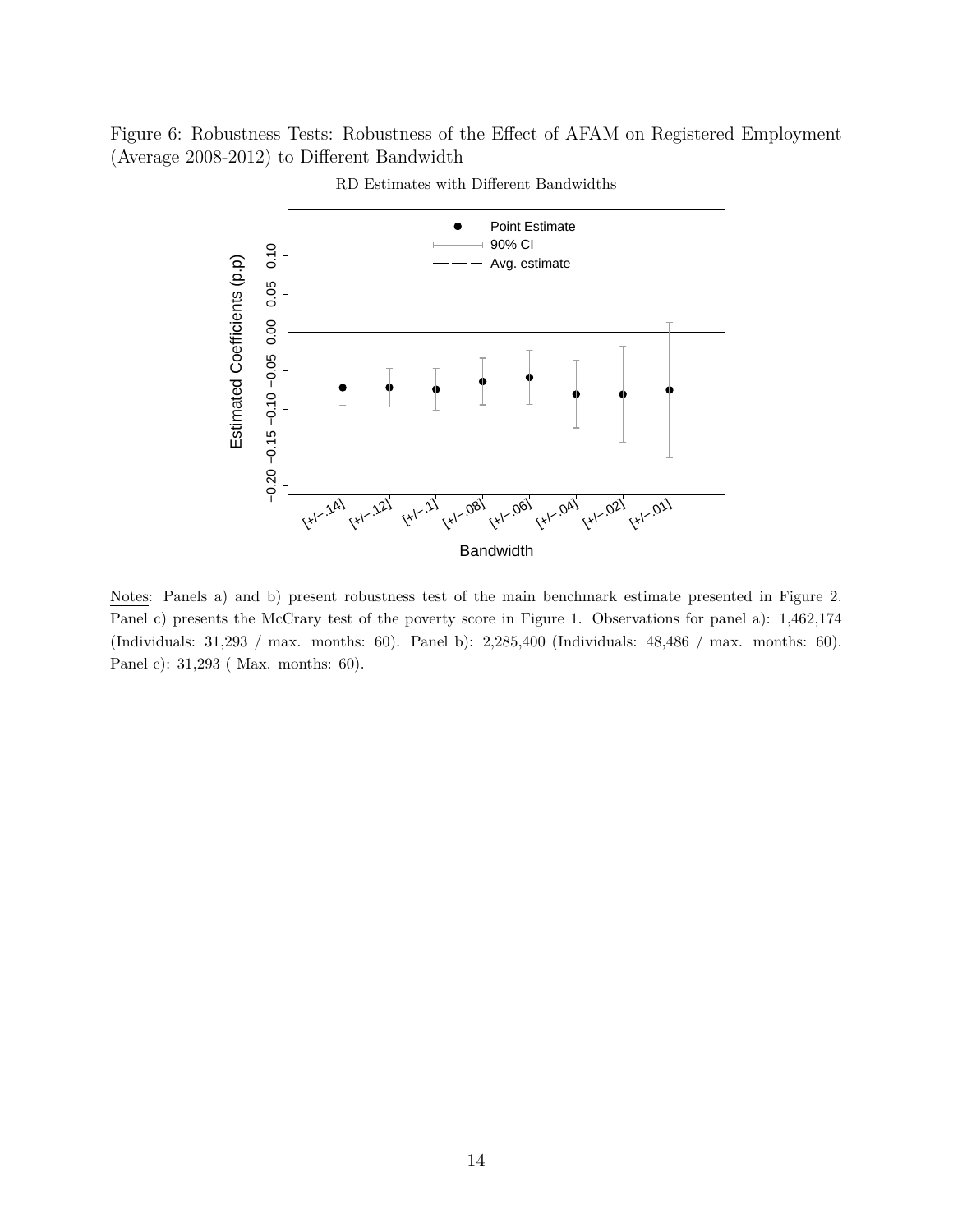Figure 7: Robustness Tests: McCrary Test for the Distribution of The Poverty Score McCrary Test for the Distribution of The Poverty Score



Notes: Panels a) and b) present robustness test of the main benchmark estimate presented in Figure 2. Panel c) presents the McCrary test of the poverty score in Figure 1. Observations for panel a): 1,462,174 (Individuals: 31,293 / max. months: 60). Panel b): 2,285,400 (Individuals: 48,486 / max. months: 60). Panel c): 31,293 ( Max. months: 60).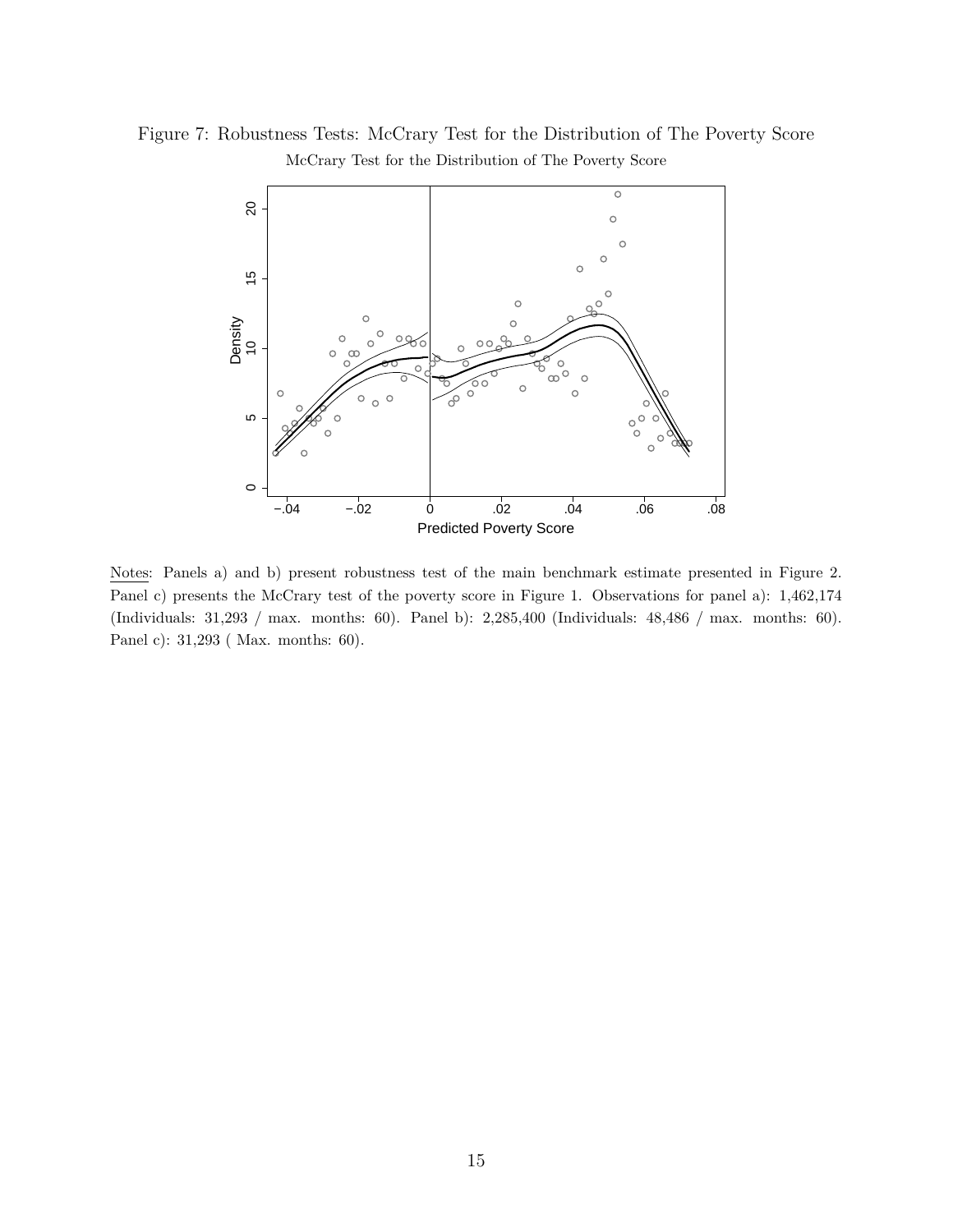

 $Coef = -0.022$ <br>(0.017)

 $Coef = -0.013$ <br>(0.017)

 $.05$ 

 $.05$ 

Figure 8: RD estimates using pre-policy registered employment data

Notes:

- 
- Figure b): Observations: 375,516

Figure c): Observations: 751,032

Figure d): Observations: 759,629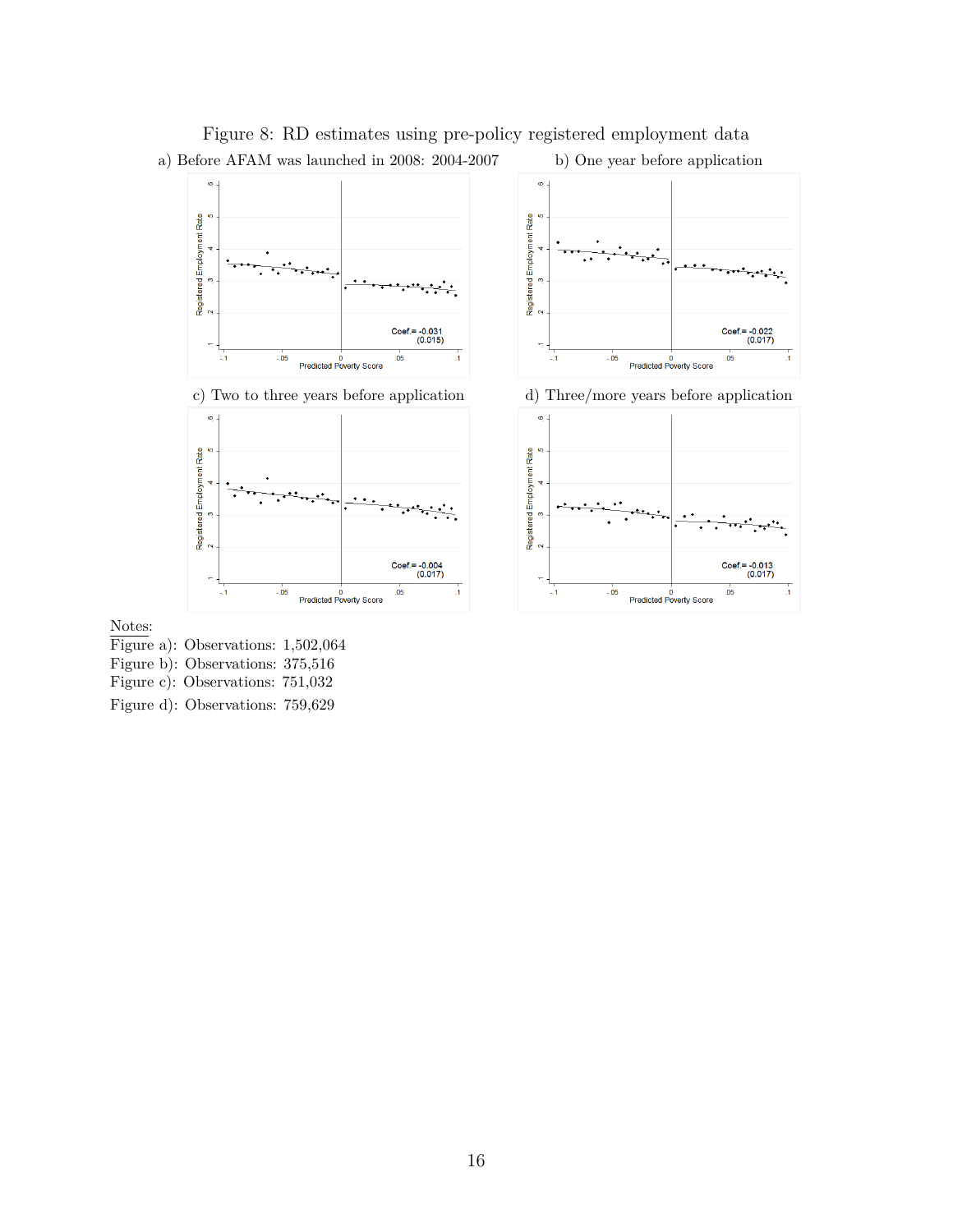|              | Universe: Follow-up Survey |                                |                     |
|--------------|----------------------------|--------------------------------|---------------------|
|              | (1)                        | (2)<br>Registered Non-employed | (3)<br>Unregistered |
| Eligible     | $-0.190***$<br>(0.053)     | $0.095**$<br>(0.044)           | $0.095*$<br>(0.050) |
| Observations | 3,061                      | 3,061                          | $3{,}061$           |

Table 1: RD estimates for registered employment, non-employment and unregistered employment. Follow-up survey sample only (2012-2013) - preliminary (unweighted data)

Notes: Unweighted regressions. \* significant at the 10% level, \*\* at the 5% level, \*\*\* at the 1% level. Robust standard errors.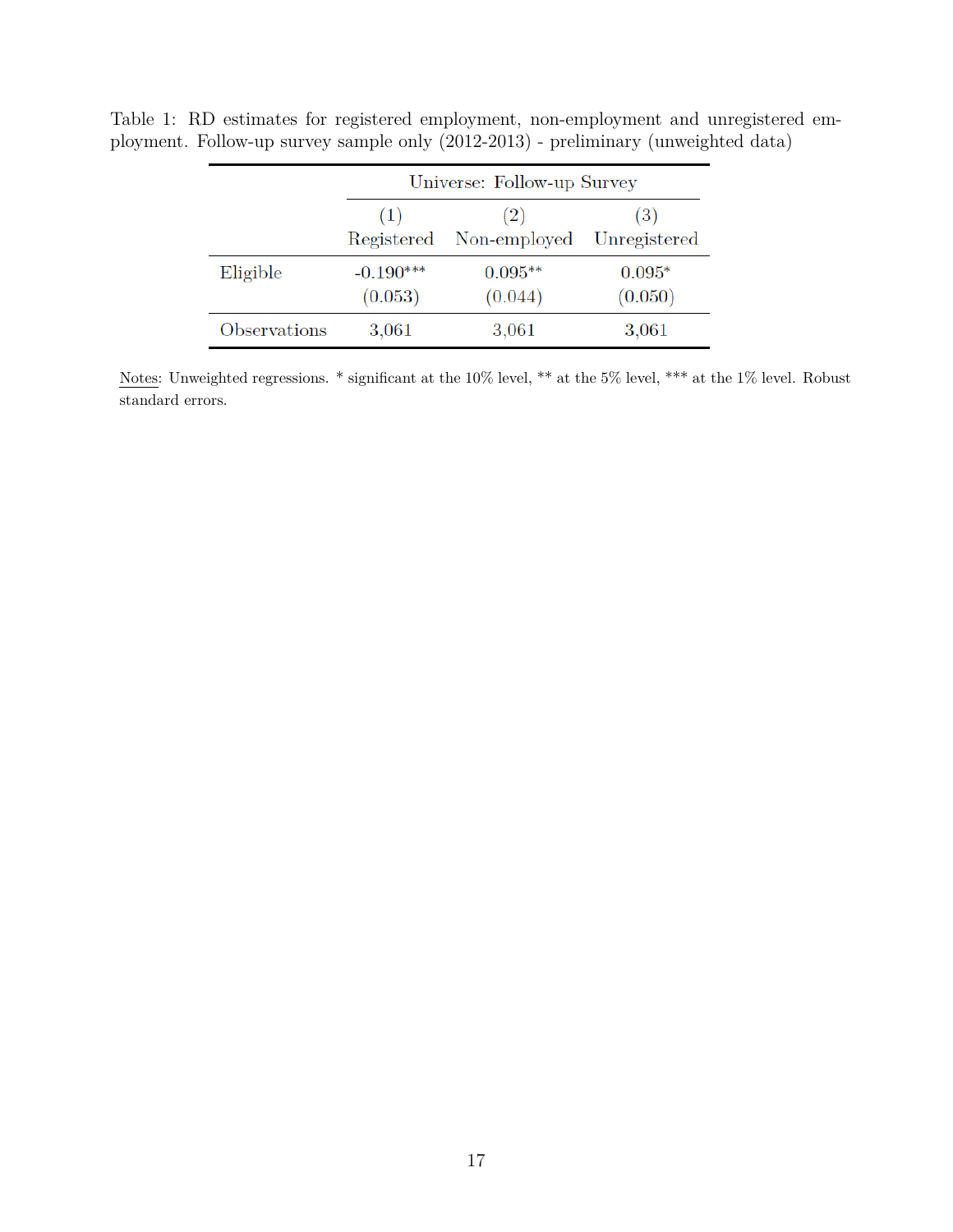## **References**

- [1] Amarante, V., Manacorda, M., Vigorito, A., Zerpa, M., 2011a. Social Assistence and Labor Market Outcomes: Evidence from the Uruguayan PANES. IADB. Mimeo
- [2] Bargain, O., Doorley, K., 2011. Caught in the Trap? Welfare's disincentive and the labor supply of single men. Journal of Public Economics 95, 1096–1110.
- [3] Ben-Shalom, Y., Moffitt, R., Scholz, J. K., 2011. An Assessment of the Effectiveness of Anti-Poverty Programs in the United States. In: Jefferson, P. (Ed.), Oxford Handbook of the Economics of Poverty, Oxford University Press.
- [4] Blank, Rebecca M., 2002. Evaluating welfare reform in the United States, Journal of Economic Literature 40(4), 1105–66.
- [5] Brewer, M., Francesconi, M., Gregg, P., Grogger, J., 2009. Feature: In-Work Benefit in a Cross-National Perspective - Introduction. Economic Journal 119(535), F1-F14
- [6] Bosh, M., Manacorda, M., 2012. Social Policies and Labor Market Outcomes in Latin America and the Caribbean: A Review of the Existing Evidence. CEP Occasional paper 32.
- [7] Bouillon, C. P.,Tejerina, L. R., 2007. Do We Know What Works? A Systematic Review of Impact Evaluations of Social Programs in Latin America and the Caribbean. Inter-American Development Bank (IDB), Sustainable Development Department, Poverty and Inequality Unit. http://papers.ssrn.com/sol3/papers.cfm?abstract\_id=996502
- [8] Fiszbein, A., Schady, N., 2009. Conditional Cash Transfers: Reducing Present and Future Poverty. The World Bank, Washington, D.C.
- [9] Gasparini, L., Haimovich, F., Olivieri, S., 2009. Labor informality bias of a povertyalleviation program in Argentina. Journal of Applied Economics 12(2), 181–205.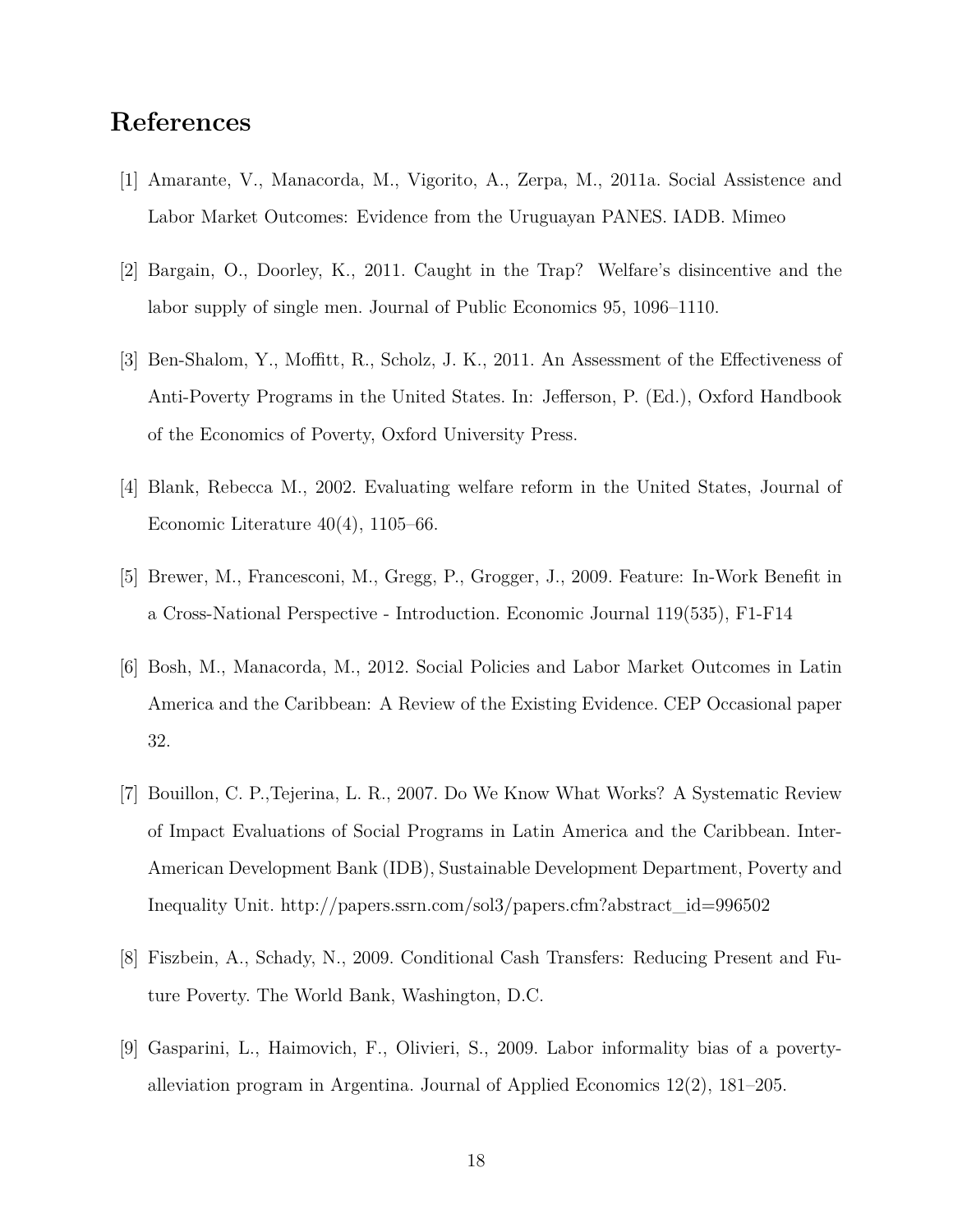- [10] Garganta, S., Gasparini, L., 2012. El Impacto de un Programa Social sobre la Informalidad Laboral: El Caso de la AUH en Argentina. Documento de Trabajo del CEDLAS 133, UNLP
- [11] Hahn, J., van der Klaauw, W., Todd, P., 2001. Identification and estimation of treatment effects with a regression-discontinuity design. Econometrica 69, 201–209.
- [12] La Porta, R., Shleifer, A., 2008.The Unofficial Economy and Economic Development. Brookings Papers on Economic Activity, 2008, pp. 275-352.
- [13] Lee, D.S., Lemieux, T., 2010. Regression discontinuity designs in Economics. Journal of Economic Literature 48, 281–355.
- [14] Lemieux, T., Milligan, K., 2008. Incentive effects of social assistance: a regression discontinuity approach. Journal of Econometrics 142 (2), 807–828.
- [15] Levy, S., 2008. Good Intentions, Bad Outcomes: Social Policy, Informality and Economic Growth in Mexico. The Brookings Institute, Washington, D.C.
- [16] Levy, S., Schady, N., 2013. Latin America's Social Policy Challenge: Education, Social Insurance, Redistribution. Journal of Economic Perspectives 27(2), 193-218
- [17] Manacorda, M., Miguel, E., Vigorito, A., 2011. Government Transfers and Political Support. American Economic Journal: Applied Economics 3 (3), 1-28.
- [18] Meng, L., 2013. Evaluating China's Poverty Alliviation Program: A Regression Discontinuity Approach. Journal of Public Economics 101(2013), 1-11
- [19] Moffitt, R.A., 2002. Welfare programs and labor supply. In: Auerbach, A.J., Feldstein, M. (Eds.), Handbook of Public Economics, 4, pp. 2393–2430.
- [20] Potter Gunter, S., 2013. State Earned Income Tax Credits and the Participation in Regular and Informal Work. National Tax Journal 66(1), 33-62.